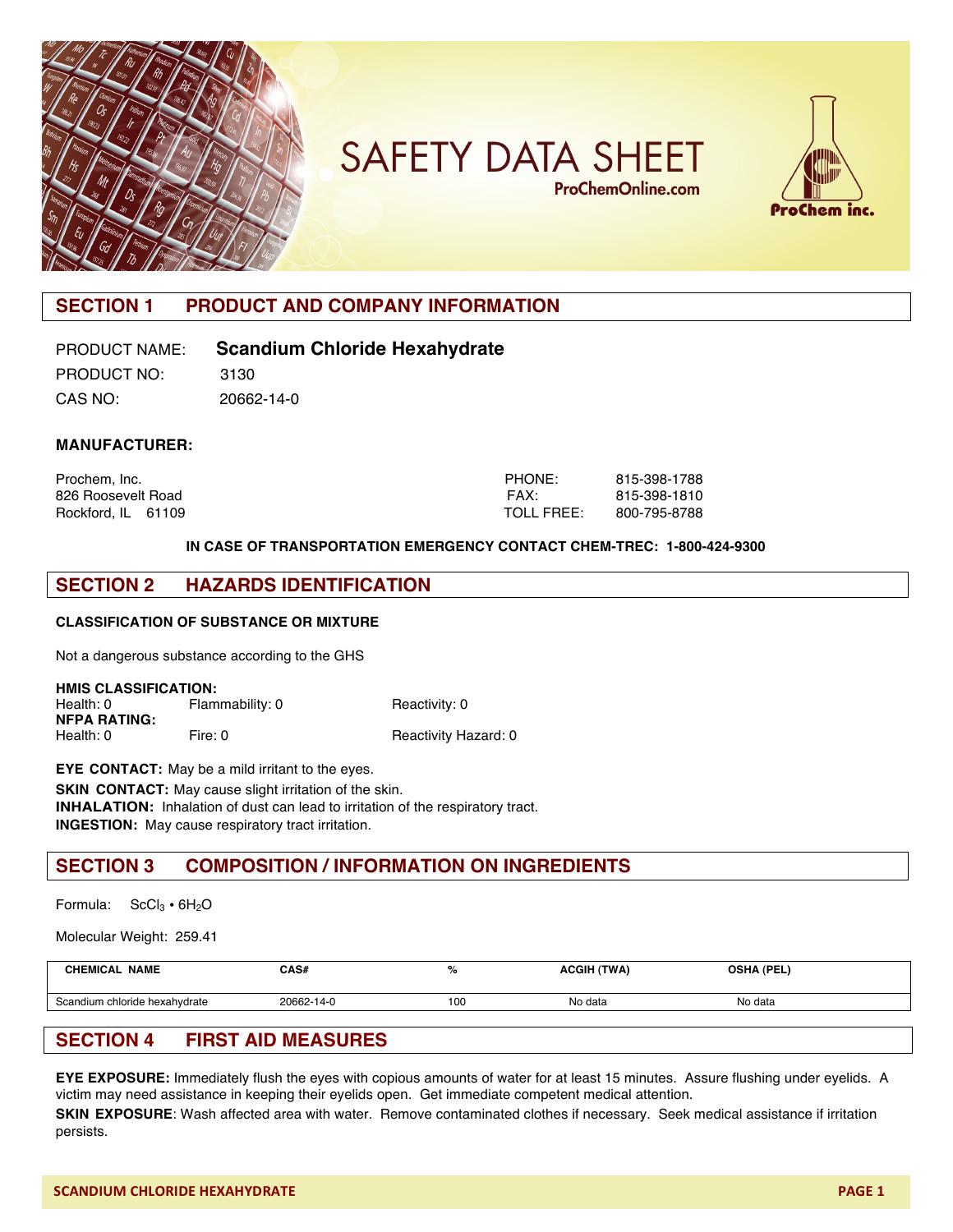## **SECTION 4 FIRST AID MEASURES (Cont.)**

**INHALATION:** Remove the victim to fresh air. Closely monitor the victim for signs of respiratory problems, such as difficulty in breathing, coughing, wheezing, or pain. In such cases, seek immediate medical assistance.

**INGESTION:** Seek medical assistance immediately. Keep the victim calm. Give the victim water (only if conscious). Induce vomiting only if directed by medical personnel.

#### **SECTION 5 FIREFIGHTING MEASURES**

**FLASH POINT: Product is not flammable** 

**AUTO IGNITION TEMPERATURE:** Not applicable

**EXPLOSION LIMITS:** Not applicable

**EXTINGUISHING MEDIUM:** Use fire fighting measures that suit the surrounding fire.

**SPECIAL FIRE FIGHTING PROCEDURES**: If involved in a fire, fire fighters should be equipped with a NIOSH approved positive pressure self-contained breathing apparatus and full protective clothing.

**HAZARDOUS COMBUSTION AND DECOMPOSITION PRODUCTS**: Hydrogen chloride gas and scandium oxide

#### **SECTION 6 ACCIDENTAL RELEASE MEASURES**

**PERSONAL PRECAUTIONS**: Wear approved personal protective equipment.Avoid dust formation. Avoid breathing vapors, mist, or gas.

**ENVIRONMENTAL PRECAUTIONS:** Do not let product enter drains or allow to be released into the environment.

**METHODS AND MATERIALS FOR CONTAINMENT AND CLEANING UP:** To avoid raising dust, small spills may be mixed with diatomcaceous earth, sand, vermiculite, or other suitable inert material and swept up.

#### **SECTION 7 HANDLING AND STORAGE**

**PRECAUTIONS FOR SAFE HANDLING:** Keep container tightly sealed**.** Provide appropriate exhaust ventilation at places where dust is formed.

**CONDITIONS FOR SAFE STORAGE:** Store material in a tightly sealed container in a cool, dry area.

### **SECTION 8 EXPOSURE CONTROLS AND PERSONAL PROTECTION**

**EYE PROTECTION**: Always wear approved safety glasses with side shields, safety goggles, or face shield when handling a chemicals substance in the laboratory.

**SKIN PROTECTION**: Chemical resistant gloves.

**VENTILATION:** If possible, handle the material in an efficient fume hood.

**RESPIRATOR:** If in form of fine dust and ventilation is not available a respirator should be worn. The use of respirators requires a Respirator Protection Program to be in compliance with 29 CFR 19-10.134.

### **SECTION 9 PHYSICAL AND CHEMICAL PROPERTIES**

**COLOR AND FORM:** White powder **MELTING POINT**: 63-66°C **BOILING POINT:** No data available **MOLECULAR WEIGHT:** 259.41 **ODOR:** Odorless **SPECIFIC GRAVITY:** No data available **VAPOR PRESSURE:** Not applicable **SOLUBILITY IN WATER:** Soluble

### **SECTION 10 STABILITY AND REACTIVITY**

**STABILITY:** Air and moisture stable **HAZARDOUS POLYMERIZATION:** No hazardous polymerization